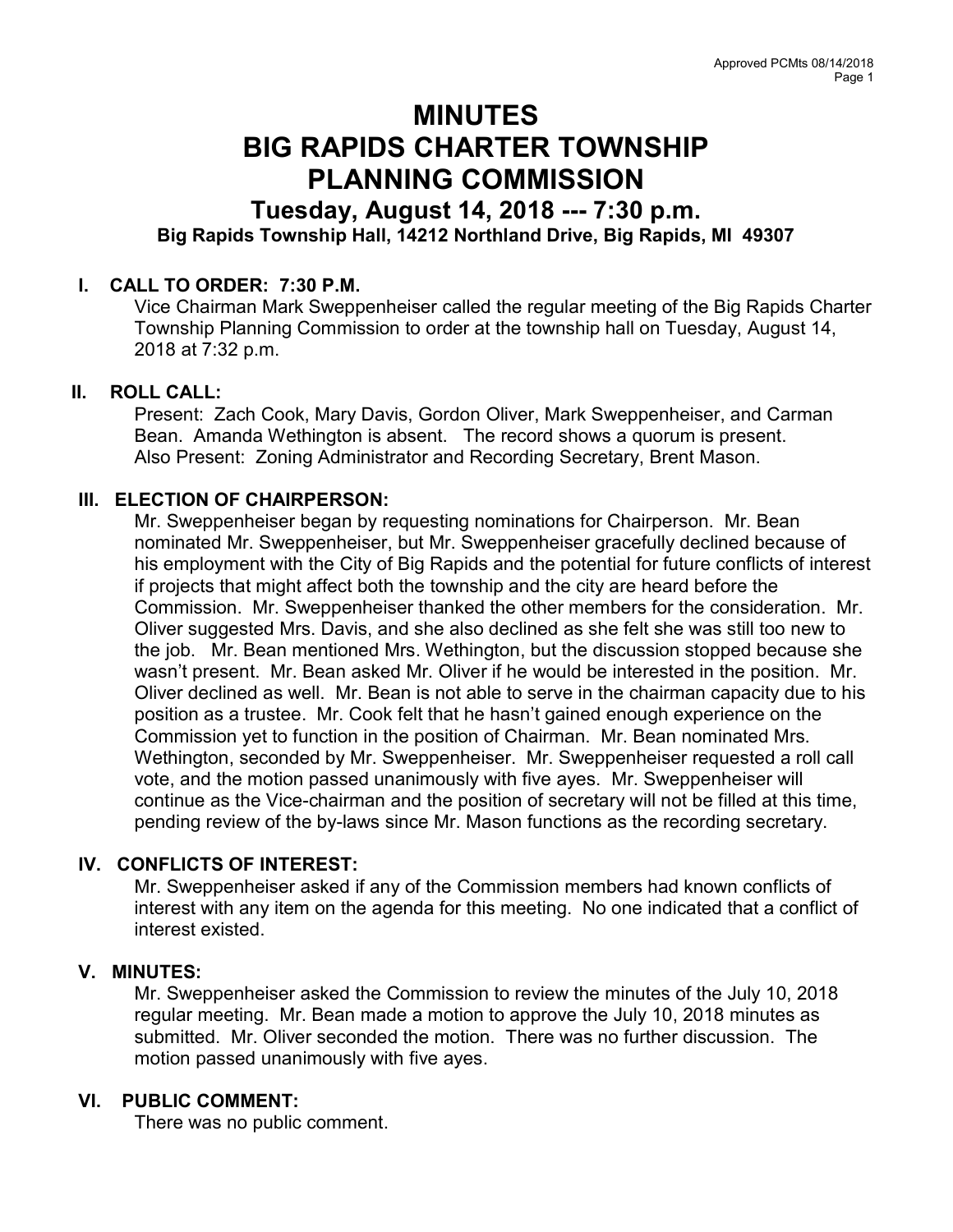## VII. SITE PLAN REVIEW:

Ken Brininstool from Four Seasons Rental @ 17943 – 205<sup>th</sup> Avenue has applied for a site plan review to expand his mini-storage business. He is currently operating a ministorage, warehouse, porta-potty and dumpster rental business at this location, and has determined that there is a need for more mini-storage units in the area. He is proposing up to three additional buildings for storage lockers. The proposed buildings are smaller than the current buildings on this site and would complement his business. This particular use has been operating at this location for over a year, and the demand for additional mini-storage lockers is high. The one peculiar feature of this location is the 100-foot drain easement on the north side of the property along 18 Mile Road. The proposed buildings will still be at least 40 feet from the existing fence on the north side of the property and the fence appears to be located outside of the existing drain. There are no other concerns for this parcel. Mr. Bean commented that he is glad to see the property being utilized. Mr. Sweppenheiser asked if there were any storm water issues. Mr. Mason replied that the current retention/detention pond is larger than what is required for the property as it currently exists, and that the Northgate drain does run along the north side of the property. Mr. Bean made a motion to approve PZ18-0030, the site plan for the expansion of Four Season Rentals  $\omega$  17943 – 205<sup>th</sup> Avenue. Mr. Cook seconded that motion. Mr. Sweppenheiser asked for a roll call vote, and it was approved unanimously with five ayes.

#### VIII. ZOA 18-002:

Mr. Sweppenheiser asked Mr. Mason to advise the Commission about the proposed changes regarding the typographical errors that were missed in the proof-reading of the most recent version of the Zoning Ordinance. Mr. Mason read the ordinance language and the proposed changes for the Special Use Permit and Planned Unit Development sections. Mr. Sweppenheiser found other occurrences of the word "zoning board" that also needed to be replaced with "planning commission." Mr. Bean asked if the ordinance document was available in Microsoft Word, and Mr. Mason said that it was. Mr. Bean suggested that the entire ordinance should be reviewed with the "find and replace" command, so that all occurrences of "zoning board" could be removed and replaced with Planning Commission.

The members discussed a language change for the issuance of a special use permit. The following language was recommended: "The Planning Commission may require special conditions or restrictions which the Planning Commission considers necessary to carry out the purpose of this chapter."

Mr. Bean then brought up concerns from the Board of Trustees regarding the language in the zoning ordinance that limits the right of appeal to the applicant on a denial of a Special use only. Discussion revolved around the definition of an aggrieved party and who would be eligible for an appeal. Mr. Bean stated that those definitions should be black and white. The Commission discussed role of the board of appeals, and the whether a final SUP decision should be made by the Planning Commission or if it should be sent to the Board of Trustees for final approval. Discussion continued regarding the Zoning Board of Appeals and their ability to review and act on business brought before them since they currently meet only once a year for their organizational meeting. Mr. Sweppenheiser stated that he believes the ZBA would have difficulty acting on these cases because they don't have any experience and that these decisions should be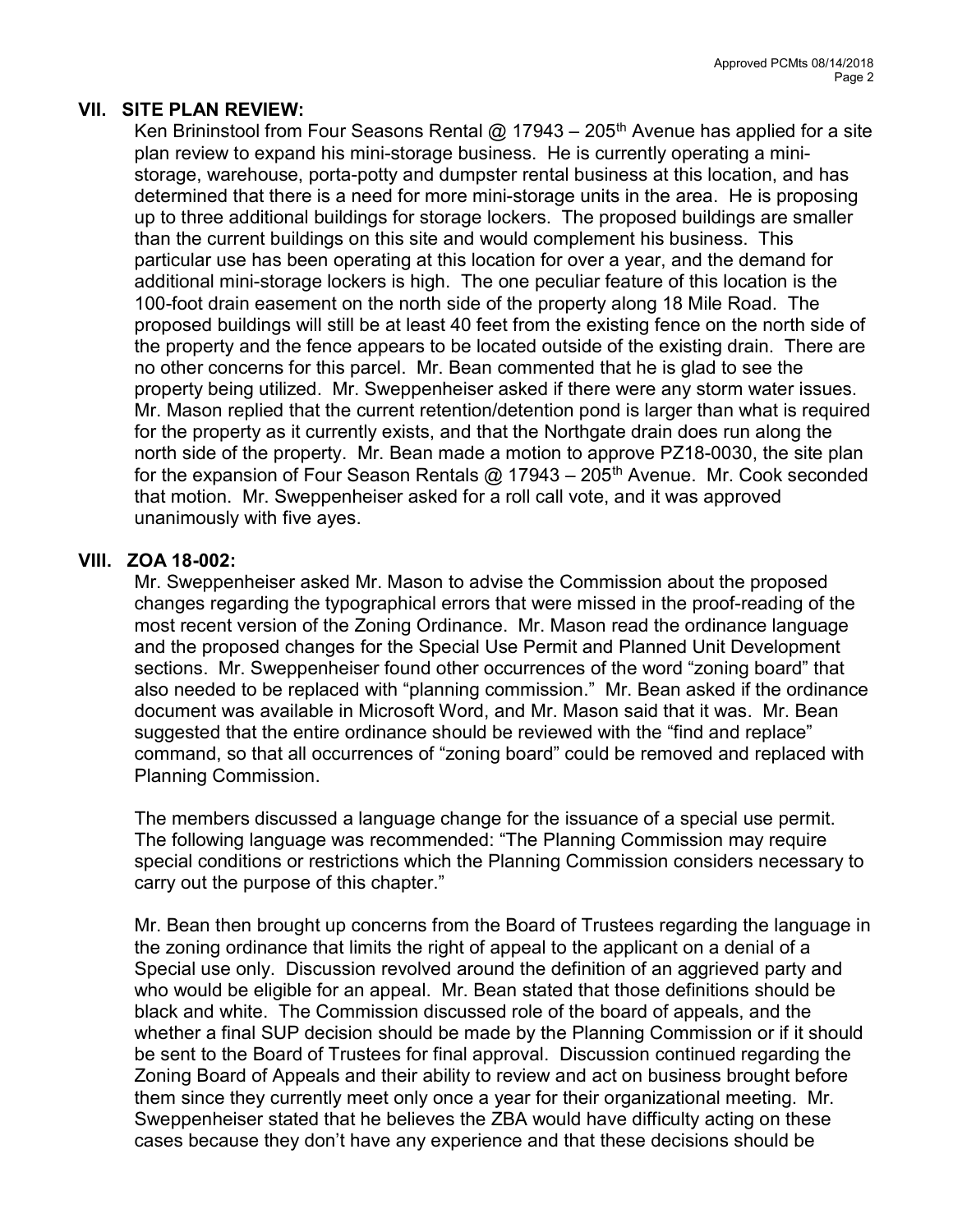handled by the board of trustees. Mr. Mason mentioned that since our zoning ordinance is minimally obstructive and restrictive, it rarely requires review of decisions. Mr. Bean mentioned that the ZBA probably will not have many opportunities to hear cases, since currently, there are so few SUP decisions made by the Planning Commission to begin with. Mr. Sweppenheiser and Mr. Bean discussed the case regarding the cell tower that is now in Circuit Court, and that the ZBA should have been part of the process to preempt the case from going to court. Mr. Bean believes that if that case had been heard by the ZBA and they upheld the Planning Commission's decision, that would have been the end of the case. Mr. Sweppenheiser stated that he feels the case would have gone to court regardless of how the ZBA might have ruled. Mr. Sweppenheiser repeated Mr. Bean's concern that an aggrieved party should be able to go to the ZBA. Mrs. Davis mentioned that as long as the definition of an aggrieved party is not ambiguous, then she would be in favor of that change. Mr. Bean asked if the definition of an aggrieved party could be taken out of the Michigan Zoning Enabling Act. Mr. Mason looked for a definition in the act, but was unable to find specific language defining the aggrieved party. He will find the definition and present it to the Planning Commission at their next meeting. Mr. Sweppenheiser and Mr. Bean feel that language that will allow any "aggrieved party" to appeal a SUP decision by the Planning Commission to the ZBA needs to be discussed further. Mr. Mason continued with an explanation of why he feels the current language exists. The determination process that the Planning Commission goes through is supposed to make sure the use is provided for in a manner that considers any potential concerns for that use and if it is appropriate for the area. Mr. Bean mentioned that the aggrieved party may believe that the actions of the Planning Commission did not follow proper procedure, and therefore should be able to appeal the decision on those grounds.

Mr. Sweppenheiser asked to move on to the proposed language changes for communications towers. Mr. Mason read the proposed language changes. All changes are additions to the current language as follows:

## 153.246 QUALIFYING CONDITIONS.

(A) The following site and developmental requirements shall apply.

 (1) All tower sites requiring a Special Use Permit shall be on parcels of at least ten acres in size and have a minimum area sufficient to contain the tower and its accessory uses. The site shall have permanent deeded access to a public road.

(B) Special performance standards.

(1) The tower must be set back from all property lines a minimum of  $150$  feet or a distance equal to its height, whichever is greater.

 (20) The tower shall be removed by the property owner or lessee within six months of being abandoned by all commercial users. A performance bond sufficient to cover the cost of removal of the tower may be required as a condition of the special use permit.

Mr. Bean started discussion about how close a tower should be to any dwelling, and suggested that the distance be 500 feet. The discussion continued and many options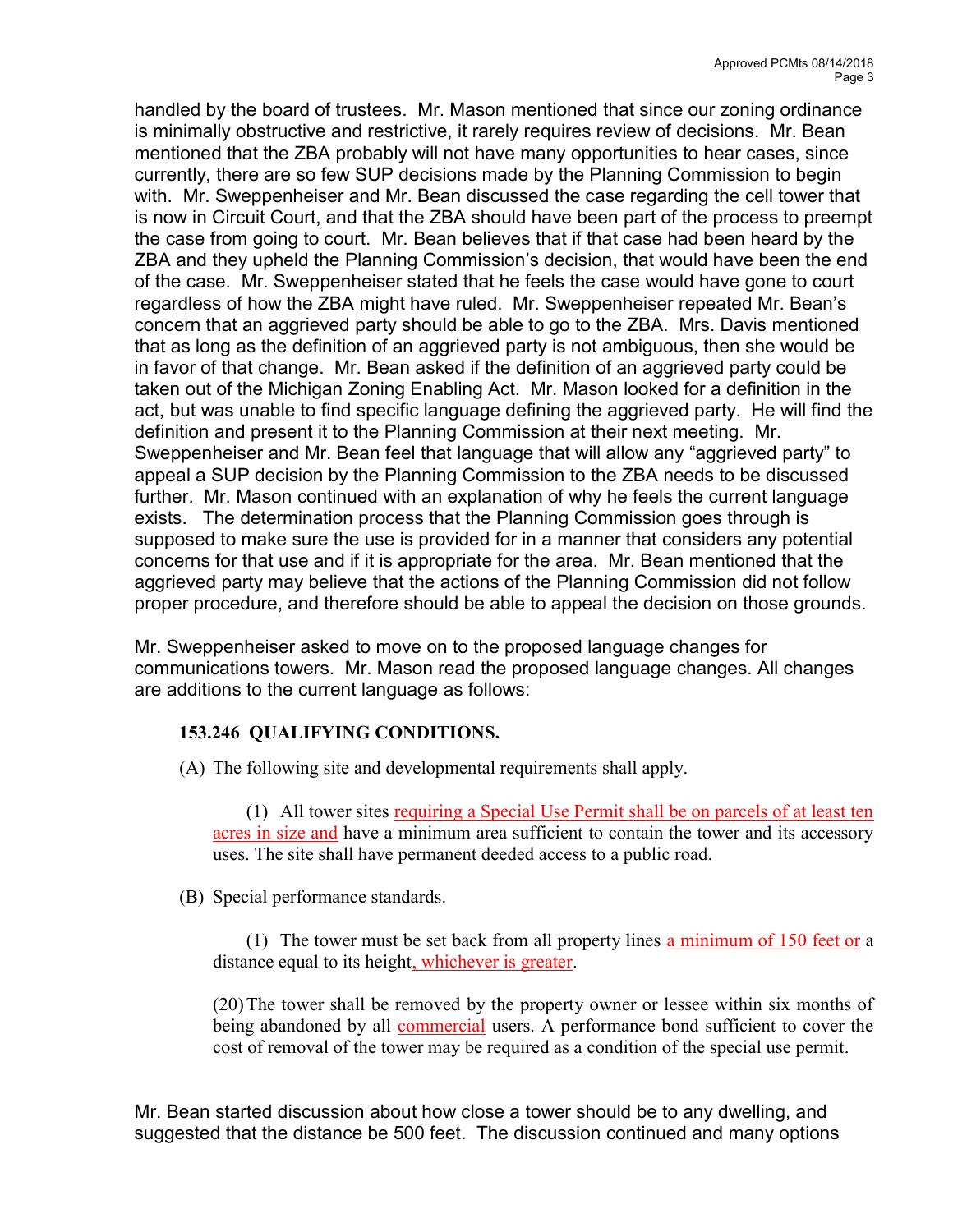were considered. Mr. Sweppenheiser mentioned that if we put a minimum distance on how close a tower can be to a dwelling, and later a new home gets built on property near the tower, we will be creating non-conformities, which isn't the purpose of the ordinance. Mr. Cook mentioned that as a farmer, he would not want a tower in the middle of his property, he would prefer that it be as close to an edge or corner as possible to still allow for agricultural use of the remaining area. Mr. Sweppenheiser stated that bigger parcels would obviously be less affected. Mr. Bean mentioned that we could look at other districts like industrial or commercial. Mr. Mason mentioned a possible overlay zone along the expressway. Mr. Bean asked if we currently allow towers only in the Agricultural District. Mr. Mason advised that the Ag. District is the only place where new towers are allowed in Big Rapids Township. Mr. Mason told the Commission that Mecosta Township allows towers in almost every district except medium density residential. Mr. Sweppenheiser stated that he is fine with the 150-foot distance thanks to Mr. Cook's response that allows for other use of the parcel by allowing the tower site to not take up the whole parcel. Mr. Mason asked if there were any other changes that the Commission wanted to pursue in that section.

Mr. Sweppenheiser asked if there would be any ramifications if this ordinance is changed and the Verizon Tower situation is sent back to the Planning Commission for a decision. Mr. Stanek said he did not think it would be changed that soon, and that Verizon's application date would determine which language would be used for their determination. Mr. Bean and Mr. Mason agreed. Mr. Sweppenheiser said that we should make sure. Mrs. Davis asked if the tower decision could come back to the Planning Commission. Mr. Mason said that the Court could do one of three things. The Court could uphold or affirm the decision. The Court could overturn the decision, or they could remand the decision back to the Planning Commission to hear again.

Mr. Bean wondered if we should look at the commercial district as another location for communication towers. Mr. Mason feels that the current uses allowed in the commercial district are sufficient, and towers might not use the land as effectively.

## IX. OTHER BUSINESS:

Mr. Bean and Mr. Stanek mentioned the upcoming Citizen Planner on-line program and the Class that is being held in Mt. Pleasant. He asked that anyone who might want to attend contact Rene Fountain and get registered.

Mrs. Davis asked about the property at 22420 Woodward. Mr. Mason gave an overview of the enforcement actions that have been taken to this point. Two civil infraction citations have been issued, and the second will be heard by District Court on August 23. The Court has ordered clean-up, but the occupants still have not complied. Mr. Mason stated that the goal is to get the property cleaned up, but the occupant's lifestyle will likely result in other violations even if the Township cleans up the property.

Mr. Stanek mention the Board approved Bob Hampson to serve on the Planning Commission and he will start next meeting.